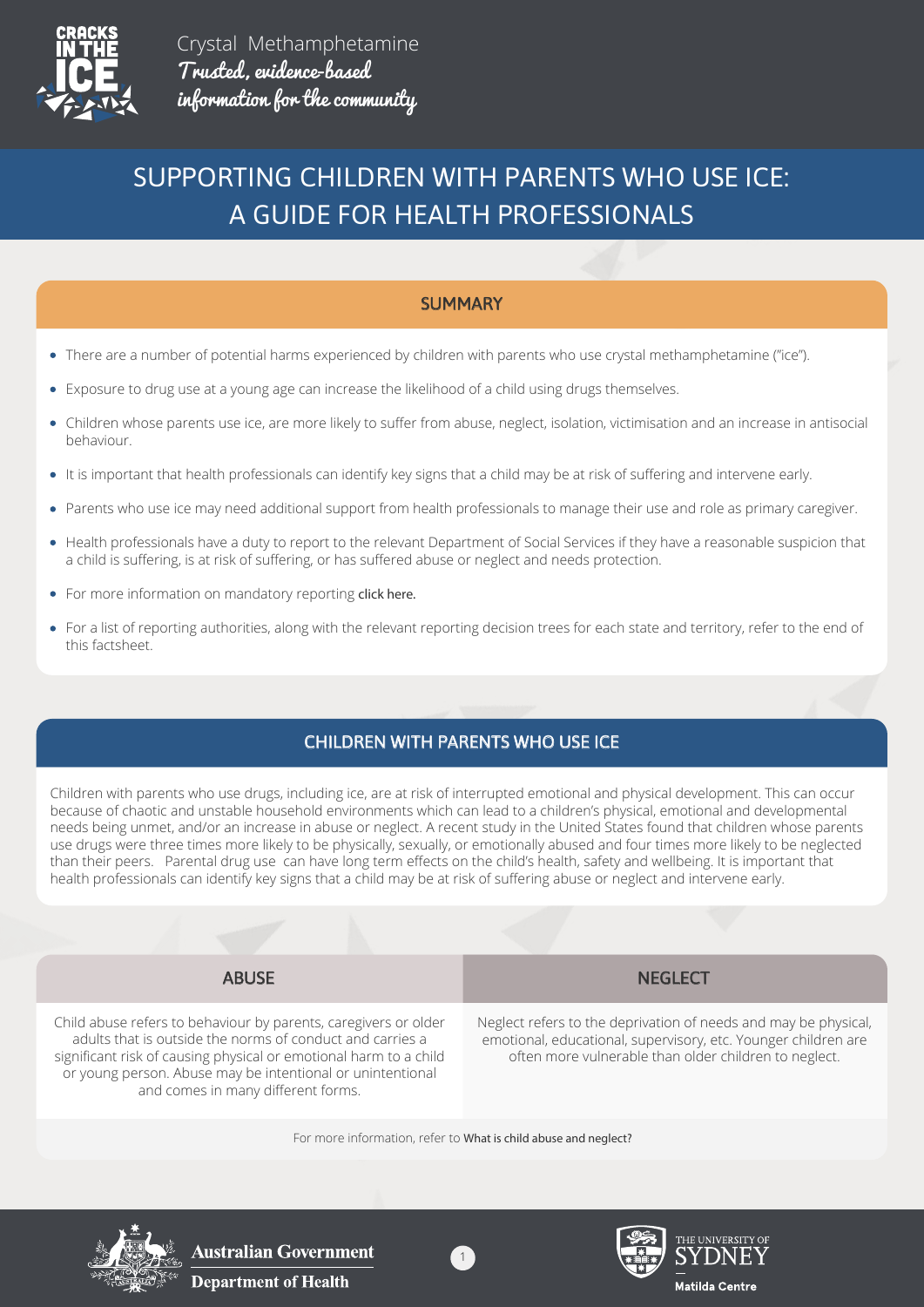

A child who is suffering from abuse or neglect may present with:

- Malnutrition and/or failure to thrive
- Dehydration
- Ongoing, frequent illness
- Sores and poor personal hygiene
- Untreated dental needs
- High absentee rates and irregular school attendance
- Deficits in social skills and/or antisocial behaviour e.g. disturbed behaviour, sexually precocious behaviour
- Withdrawn children with suicidal ideation and/or regressed behaviour, e.g. bedwetting, separation anxiety
- Lack of academic progress
- Symptoms of post-traumatic stress disorder (PTSD)
- Developmental delays and disorders
- Poor mental health
- Injuries from interfamilial violence

Exposure to drug use at a young age can increase the likelihood of a child using drugs themselves. This may be because children seek emotional regulation strategies from their parents and model their behaviour upon the adults in their life.

# SUPPORTING PARENTS WHO USE ICE

Parents who use ice may need additional support from health professionals to manage their use and role as primary caregiver. Research indicates parents who use methamphetamines (including ice), or have a history of use, experience high levels of parental-related stress, depression, guilt, and self-doubt, and may require targeted psychosocial support.

[For guidance on how to work with parents experiencing problems with alcohol and other drug use, see the](https://www2.health.vic.gov.au/about/publications/ResearchAndReports/Parenting%20support%20toolkit%20-%20Quick%20reference%20card) Parenting Support Toolkit for Alcohol and Other Drug Workers.

A variety of free and confidential telephone and online support services are available. Family Drug Support is one such service providing 24-hour support to families throughout Australia affected by alcohol and drug issues[. Click here for more information.](https://fds.org.au/)

For more information about other support services available in Australia, refer to **[When and where do I get help?](https://cracksintheice.org.au/when-and-where-do-i-get-help)**

### CHILDREN LIVING IN HOUSEHOLDS WHERE ICE IS MANUFACTURED

Between 2010 and 2015, there were 3,680 ice labs detected in Australia most of which were in residential homes. Children exposed to ice lab contamination even at residual levels can experience serious harms. The key dangers include:

- Exposure to toxic and highly explosive chemical solvents e.g. car starter fluid, fertilizer, drain cleaner, mercury, hydrochloric acid and lead
- Injection, ingestion and inhalation of smoke, chemicals and ice
- Injury from fire, as ice labs can contain explosive chemicals

Signs that a child might be living in an ice lab include:

- Chemical burns (to the skin, eyes, mouth, and nose) or other skin abrasions/irritations
- Headache, nausea and fatigue
- Shortness of breath, coughing and chest pain
- Dizziness and lack of coordination





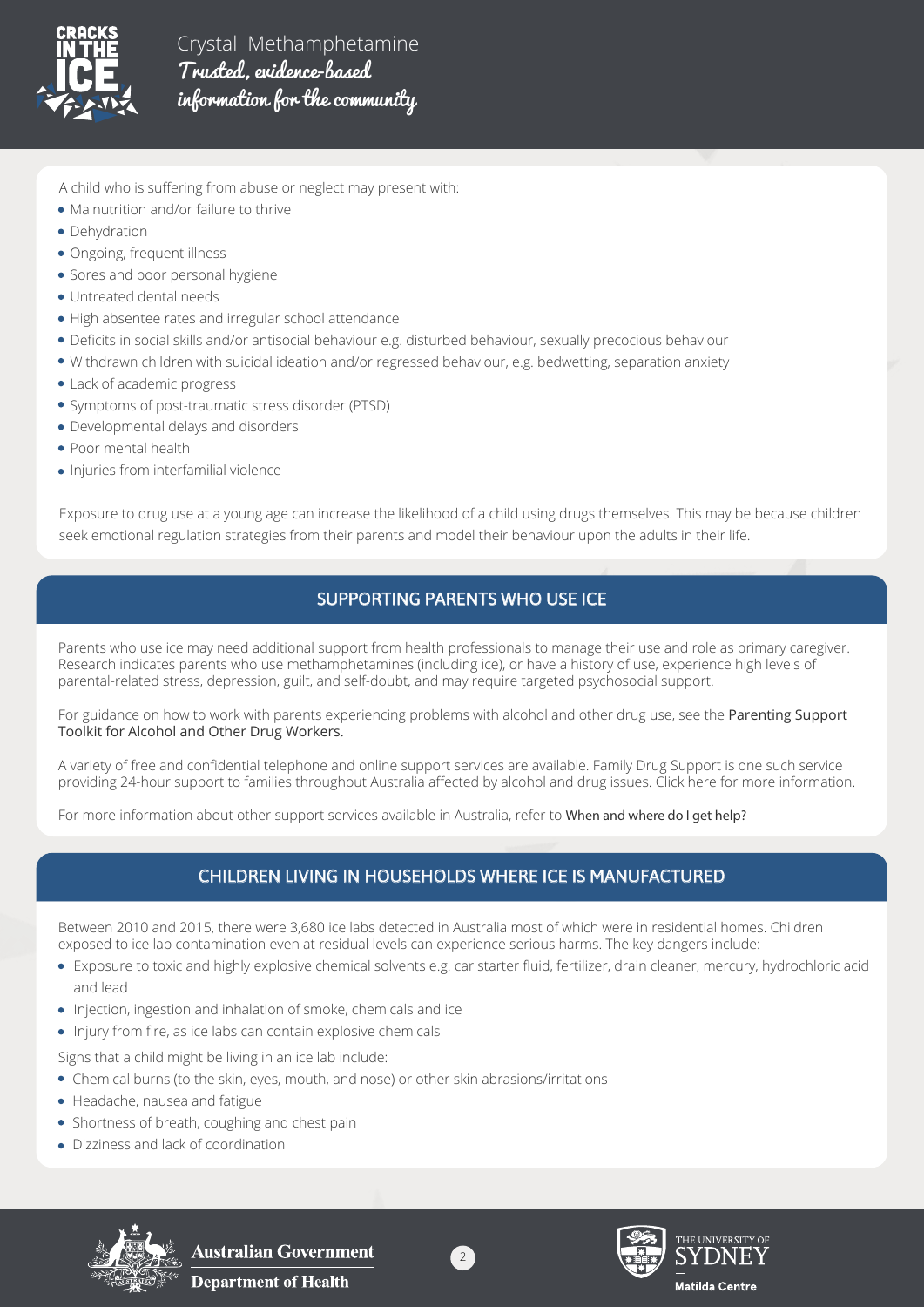

# EARLY INTERVENTION: REPORTING TO CHILD PROTECTIVE SERVICES

Health professionals have a duty to report to the department of Social Services if they have a reasonable suspicion that a child is suffering, is at risk of suffering or has suffered abuse or neglect and needs protection. Mandatory reporters are groups of people who are required by law to report any suspicion of abuse or neglect of a child. Workers should refer to the guidelines for mandatory reporting and seek advice from a supervisor if in doubt about their duty of care. For further information on mandatory reporting please see **[Mandatory Reporting of Child Abuse and Neglect.](https://aifs.gov.au/cfca/publications/mandatory-reporting-child-abuse-and-neglect)**

#### MANDATORY REPORTERS

- Mandatory reporters are people in the community who are legally obliged to identify and report on cases when they suspect a child is being harmed or at risk of being harmed.
- Mandatory reporters are generally people who have regular contact with children, such as social workers, educational personnel, health professionals. Some Australian states and territories, however, have Mandatory Reporting for all members of the community. Please check the laws of your state/territory for more information.
- Mandatory reporters have immunity from civil or criminal liability that may arise because of reporting suspicions of child abuse or neglect.
- Penalties apply to mandatory reporters who fail to report suspected abuse.

For information on how to respond if a child or young person discloses abuse, see the resource **[Reporting child abuse and neglect.](https://aifs.gov.au/cfca/publications/responding-children-and-young-people-s-disclosures-abu)**





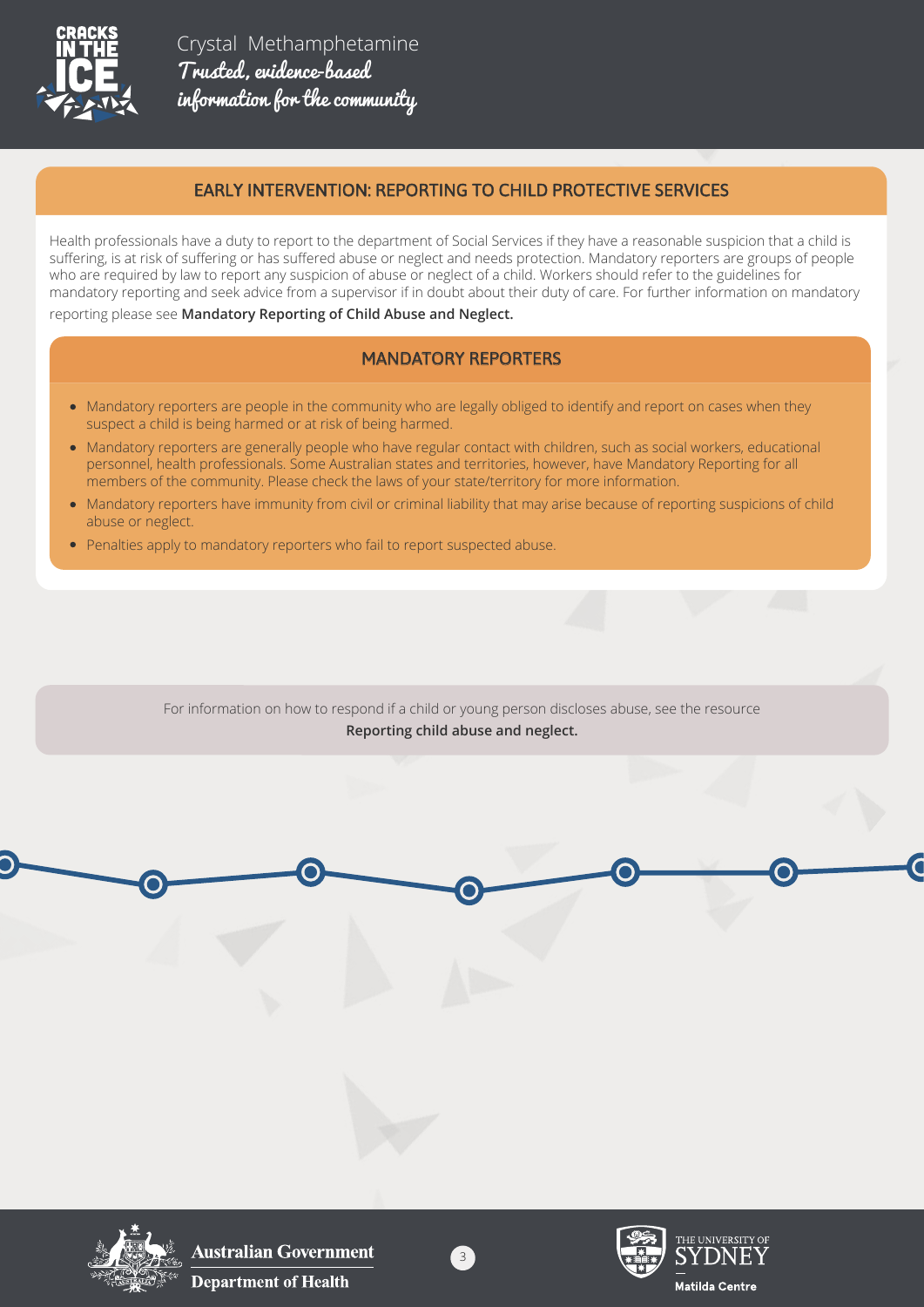

# AUSTRALIAN STATE AND TERRITORY REPORTING AUTHORITIES

States and territories in Australia have their own reporting platforms to help determine the risk of neglect or abuse of a child and identify ways to support vulnerable children, young people and their families. If health professionals have a risk concern, they should complete an online report, which will take them through the decision tree that best matches their concerns. A decision report will then be generated, guiding the professional on what to do next.

The contact details along with the relevant reporting decision trees for each state and territory are below.

| Location                                      | <b>State of mind</b>                                                             | <b>Reporting authority</b>                                            | <b>Contact details</b>                                                                                                                                                                                                    |
|-----------------------------------------------|----------------------------------------------------------------------------------|-----------------------------------------------------------------------|---------------------------------------------------------------------------------------------------------------------------------------------------------------------------------------------------------------------------|
| <b>AUSTRALIAN CAPITAL</b><br><b>TERRITORY</b> | Belief on reasonable<br>grounds                                                  | <b>Child and Youth Protective</b><br>Services                         | General public<br>Ph: 1300 556 729 (24 hours)<br>Mandated reporters<br>Ph: 1300 556 728 (24 hours)<br>Complete online child concern report                                                                                |
| <b>NEW SOUTH WALES</b>                        | Suspects on reasonable<br>grounds that a child is at<br>risk of significant harm | <b>Department of Communities</b><br>and Justice                       | <b>Child Protection Helpline</b><br>Ph: 13 21 11 (24 hours)<br>Reporting Suspected Abuse or Neglect<br>Resources for mandatory reporters                                                                                  |
| <b>NORTHERN TERRITORY</b>                     | Belief on reasonable<br>grounds                                                  | <b>Territory Families</b>                                             | <b>Child Protection Hotline</b><br>Ph: 1800 700 250 (24 hours)<br>Every person is required to report<br>suspected child abuse and neglect. For<br>more information on this process see the<br>Report Child Abuse webpage. |
| <b>OUEENSLAND</b>                             | Has a reasonable<br>suspicion                                                    | Department of communities,<br>child safety and disability<br>services | <b>Child Safety Service Centre</b><br>Ph: 1800 811 810<br>For information about a reporting refer to<br>Reporting Child Abuse page of the<br>department's website                                                         |
| <b>SOUTH AUSTRALIA</b>                        | Suspects on reasonable<br>grounds                                                | Department of Child Protection                                        | Child Abuse Report Line<br>Ph: 13 14 78<br>For more information visit SA's reporting<br>webpage at Report Child Abuse                                                                                                     |
| <b>TASMANIA</b>                               | Believes, or suspects, on<br>reasonable grounds, or<br>knows                     | Department of Child Protection                                        | <b>Child Safety Services</b><br>Ph: 1300 737 639 (24 hours)<br>For more information visit the department<br>webpage at Child Safety Services                                                                              |
| <b>VICTORIA</b>                               | Belief on reasonable<br>grounds                                                  | Department of Health and<br><b>Human Services</b>                     | For a list of regional and metropolitan<br>numbers see Child Protection Contacts<br>For more information visit Victoria's<br>reporting webpage at Child Protection                                                        |
| <b>WESTERN AUSTRALIA</b>                      | Belief on reasonable<br>grounds                                                  | Department of Communities,<br>Child Protection and Family<br>Support  | General public<br>Ph: (08) 9223 1111<br>Email: cpduty@cpfs.wa.gov.au<br>Mandated reporters<br>Ph: 1800 708 704<br>For more information visit WA's If You are<br>Concerned about a Child webpage                           |



**Australian Government Department of Health** 

4